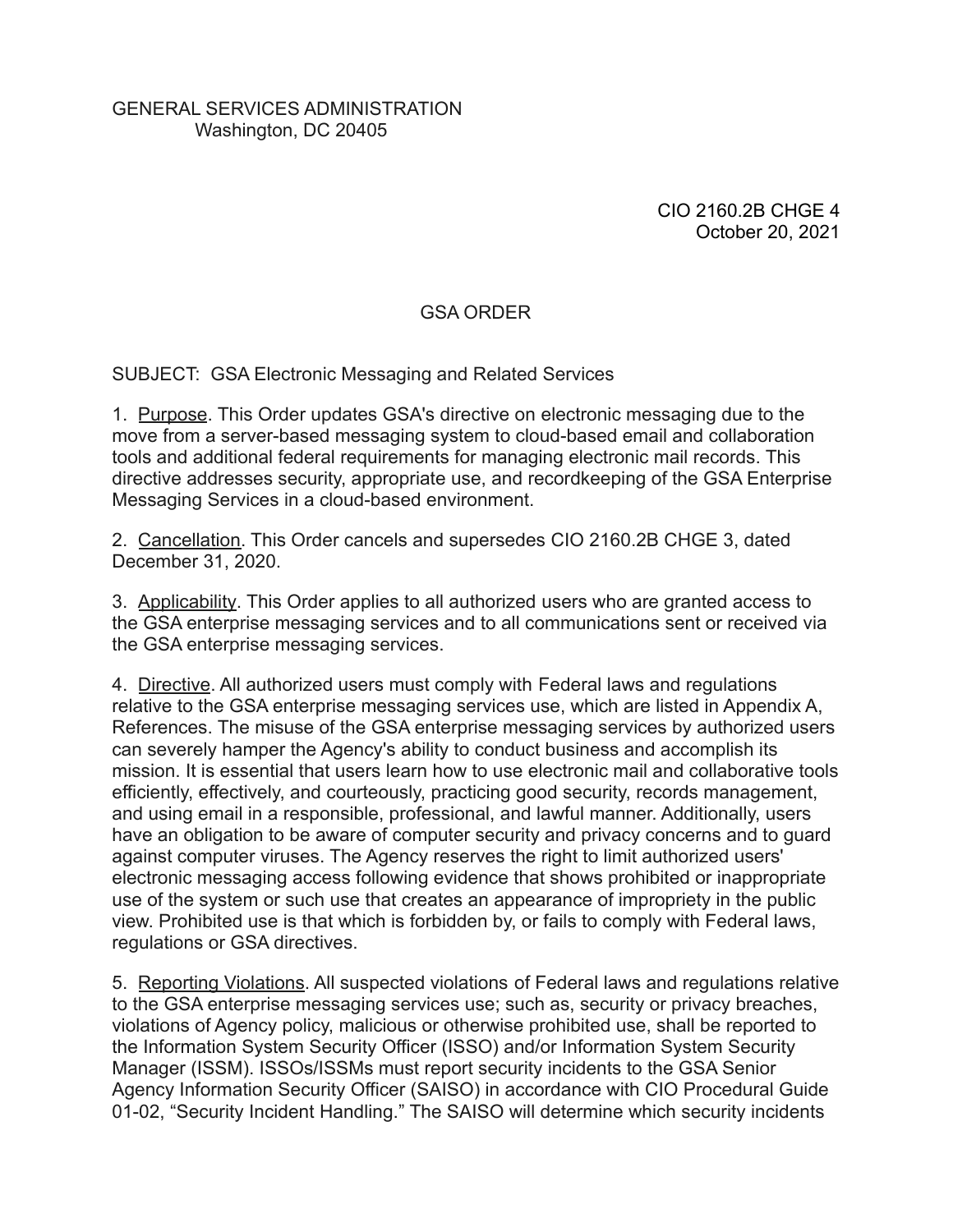should be reported to the United States Computer Emergency Readiness Team (US-CERT). The SAISO also will report incidents to the GSA Office of Inspector General (OIG) in accordance with CIO Procedural Guide 01-02. All incidents involving Personally Identifiable Information must be reported to the SAISO within one hour of discovering the incident. There should be no distinction between suspected and confirmed breaches. Anyone needing assistance in determining whether a violation has occurred may contact their local ISSO/ISSM for assistance. For ISSO, ISSM, and SAISO points of contact go to

[https://insite.gsa.gov/topics/information-technology/security-and-privacy/it-security/it-sec](https://insite.gsa.gov/topics/information-technology/security-and-privacy/it-security/it-security-contacts-for-fisma) [urity-contacts-for-fisma](https://insite.gsa.gov/topics/information-technology/security-and-privacy/it-security/it-security-contacts-for-fisma).

# 6. Email Accounts and Files.

a. Email Account. An account is established between an authorized user and the GSA enterprise messaging services for the purpose of creating, sending, and receiving electronic mail messages. Email accounts are accessed using your GSA Active Directory Credentials.

(1) GSA provides annual security training for authorized users to take at the initiation of their account and to be taken annually thereafter. Any authorized user of the GSA enterprise messaging services who fails to complete the annual GSA security training will have their email account disabled. Accounts will be reinstated upon verification of the completion of the annual security training.

(2) System administrators, responsible for continued operation, maintenance, availability and accessibility of assigned system(s), will monitor all email accounts for indication of inactivity. Any email account that has not been accessed in a 90-day period will be suspended.

### b. Email and Related Functionality.

(1) An Active Directory Account is required to access an email account and related functionality within a limited storage space capacity. An individual email account consists of an Inbox, Drafts, Spam, Sent, Trash, and other user-created folders for use in the creation, sending, receiving, and organization of electronic mail messages, attachments, user-saved instant messages, and digital voicemail messages received through the Voice over Internet Protocol (VoIP) telephone integration. Additional features of the GSA enterprise messaging services include calendaring, instant messaging, and collaboration tools for sharing documents, spreadsheets, presentations, and drawings.

(2) A single archive repository stores all inbound and outbound email messages and their attachments sent or received through the **[gsa.gov](http://gsa.gov/)** domain for e-discovery purposes for a period of time consistent with Section 4(b), "Email records retention" of GSA Order, OAS 1828.1, Email Records Management Policy. The archive repository will also be used for indefinite storage of litigation hold information.

(3) All messages and their associated attachments sent and received will be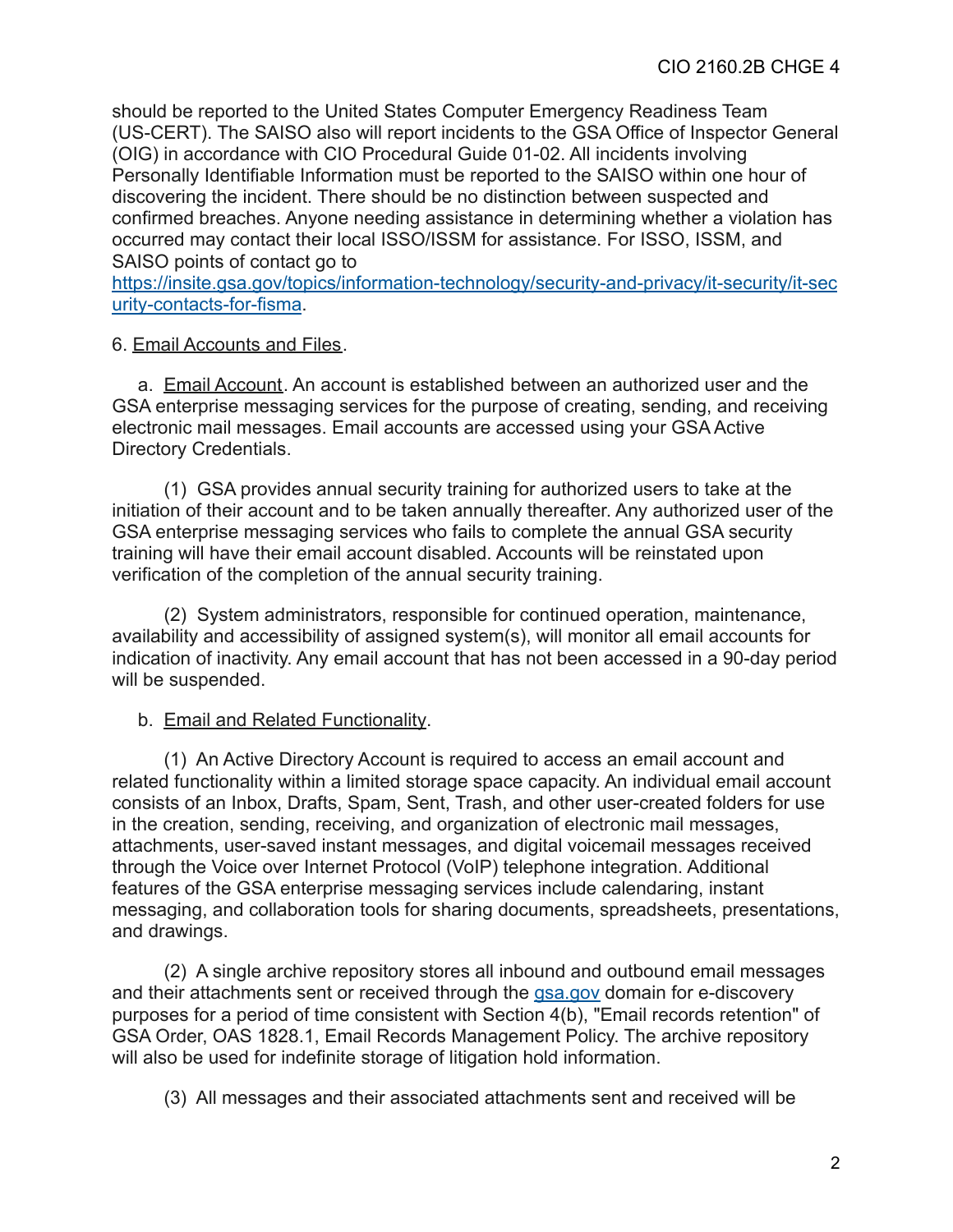scanned for viruses.

(4) Messages larger than 25 megabytes (MB) will not be sent or received.

#### 7. Electronic Message Control.

a. Message Privacy. GSA provides electronic messaging services to authorized users, at GSA's expense, for their official business use for GSA or other Government business. All electronic communications sent or received are owned by the Federal Government. Occasional personal use of the electronic services that involves minimal expense to the Government, does not interfere with Government business, and otherwise conforms to GSA's personal use policy is authorized. However, authorized users have no expectation of privacy with regard to electronic messages, official or personal, sent through the Government-provided electronic messaging services, and the Agency may access, for a legitimate Governmental purpose, any message sent over its electronic services.

#### b. Monitoring.

(1) Obtaining access to GSA resources constitutes acknowledgment that monitoring activities may be conducted.

(2) Users have no expectation of privacy on GSA IT systems. All activity on GSA IT systems is subject to monitoring.

(3) GSA performs electronic monitoring of email messages transmitted out of the GSA enterprise messaging services environment for leakage of Personally Identifiable Information (PII) and/or sensitive data (e.g., Social Security Numbers, Credit Card Numbers, etc.) without required encryption as stipulated in paragraph 7.c.

(4) To ensure system reliability, the GSA enterprise messaging services system administrators/managers regularly monitor the efficient functioning of electronic messaging services, not the content of messages. These system administrators/managers review the system logs created by the various electronic messaging services to analyze service delivery problems. The logs usually contain information about each message, including sender address, receiver address, size of message, and date and time of day, but not the content of the message. These logs are retained locally for 14 days and then destroyed, if they are not being used for problem analysis. System administrators/managers only open email messages and review their content when attempting to locate a message pursuant to a request by an approved official or an OIG investigator.

(5) If system administrators/managers find indications of illegal activity or violations of Agency policy or security, they will report their findings to the appropriate ISSO/ISSM. ISSO/ISSMs must report security incidents to the OCIO SAISO in accordance with [CIO-IT Procedural Guide 01-02.](https://insite.gsa.gov/cdnstatic/insite/Incident_Response_%5BCIO_IT_Security_01-02_Rev_18%5D_03-26-2021docx.pdf) The SAISO will report incidents to the OIG in accordance with that Procedural Guide. All incidents involving PII must be reported to the SAISO within one hour of discovering the incident. There should be no distinction between suspected and confirmed breaches. Any incident which involves PII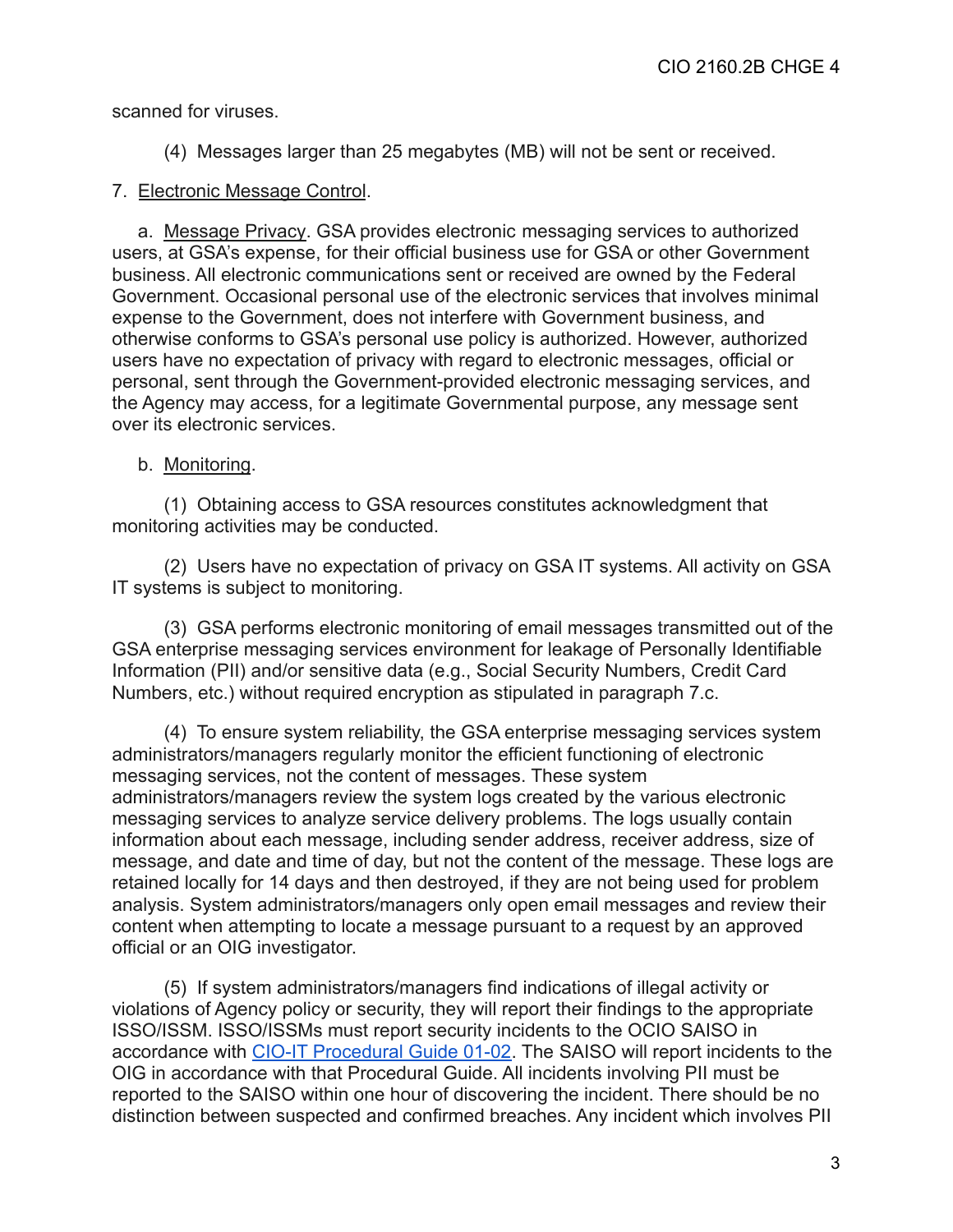and could result in identity theft must be handled in accordance with the procedures outlined in GSA Order CIO 2100.1L CHGE 1.

(6) Supervisors may request the review of the electronic messages of anyone they supervise if they have reason to suspect there has been any breach of security, violations of GSA policy, or other misconduct on the part of the associate. This may include inspection of the contents of electronic messages disclosed in the course of such monitoring or any follow up inquiry, if necessary to serve an official purpose. The supervisor will be required to explain the need to gain access to the suspected individual's message files in writing and include the purpose for seeking access to the content of the individual's messages. For contractors, the request must go through the applicable Contracting Officer. For GSA employees, the request must go to the next level of authority to whom the requesting supervisor reports and then to the Office of Human Resources Management.

(7) It is a misuse of Federal Government time and resources and a violation of this directive for anyone, including system administrators, managers, and supervisors, to peruse electronic mail or other electronic messaging services, or use Agency computer systems in any fashion to satisfy idle curiosity about the affairs of others, with no business purpose for obtaining access to the files or communications of others. Anyone engaging in "snooping" is subject to disciplinary action, up to and including removal.

c. Message Encryption. Message encryption is the use of software to render a message unreadable to everyone except the sender and its intended recipient. Users shall send external email messages including sensitive information, such as PII, procurement sensitive information, etc., with GSA-provided encryption that uses certified encryption modules in accordance with FIPS PUB 140-2, "Security requirements for Cryptographic Modules," or using WINZIP with FIPS-197 certified Advanced Encryption Standard (AES). For more information go to [https://insite.gsa.gov/employee-resources/information-technology/do-it-yourself-self-hel](https://insite.gsa.gov/employee-resources/information-technology/do-it-yourself-self-help/google-g-suite-apps/google-gmail/how-to-create-fipscompliant-zip-files) [p/google-g-suite-apps/google-gmail/how-to-create-fipscompliant-zip-files](https://insite.gsa.gov/employee-resources/information-technology/do-it-yourself-self-help/google-g-suite-apps/google-gmail/how-to-create-fipscompliant-zip-files)

### d. Disclosure.

(1) Electronic messages may be treated as Agency records for purposes of the Freedom of Information Act, 5 U.S.C. § 552 and the Privacy Act, 5 U.S.C. § 552a. As such, electronic messages or portions of them may be required to be disclosed upon a proper request. Additionally, they may be disclosed pursuant to discovery in a legal proceeding or upon request by Congress. The contents of electronic messages, properly obtained for Federal Government purposes, may be disclosed for an official purpose without the permission of the authorized user who created the message. Whenever practicable, however, the author of the message will be informed regarding further dissemination of the message.

(2) The Agency may disclose information regarding the number, sender, recipient and email addresses of electronic communications sent over the electronic messaging services as authorized by law.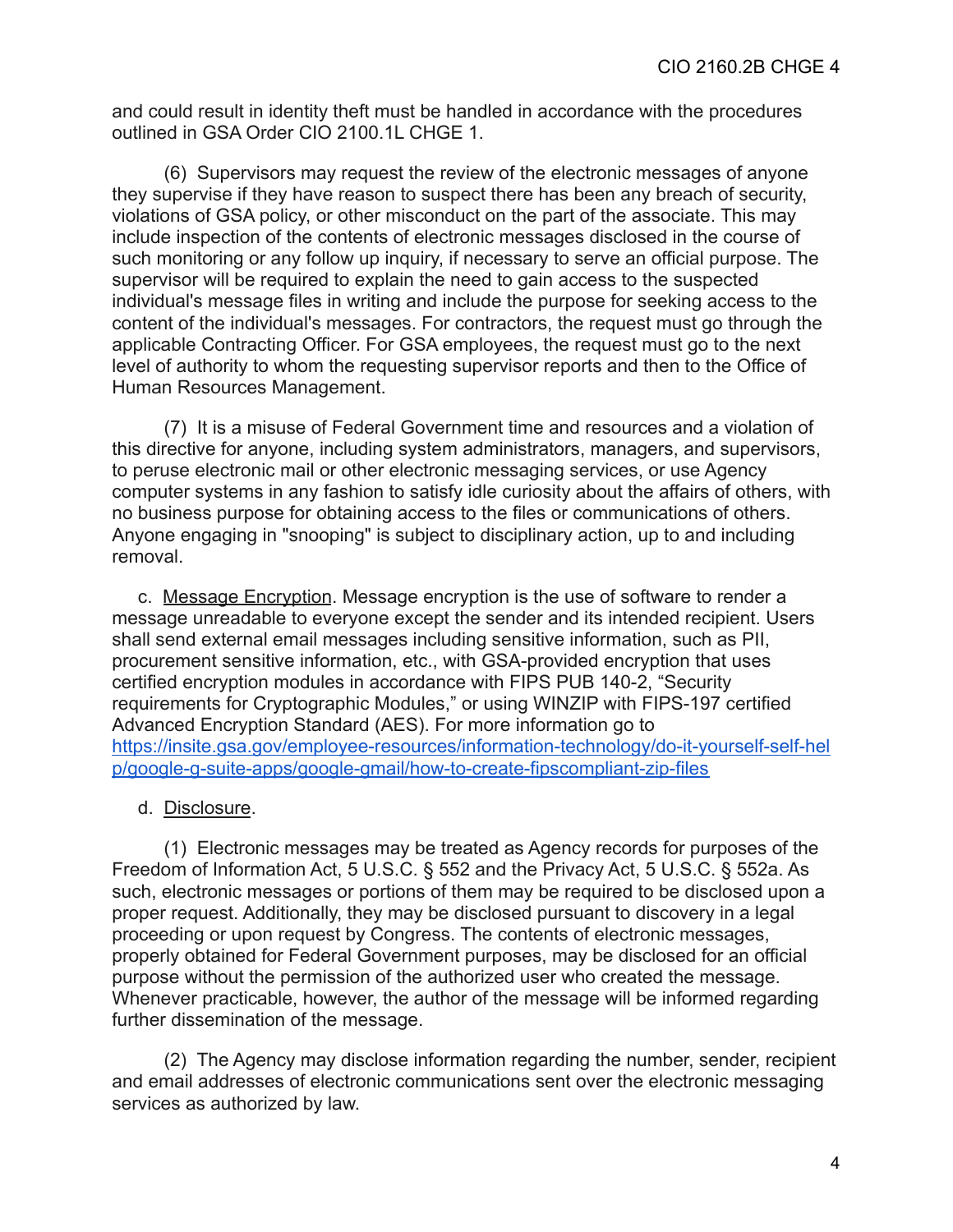#### 8. Appropriate Use.

a. When using the GSA enterprise messaging services, users are doing so as authorized users and, as such, potential representatives of GSA and the Federal Government. At all times, users should seek to promote a positive image for GSA and the Federal Government. They should be careful about how they represent themselves, given that what they say or do could be interpreted as GSA or Federal Government opinion. Users should be aware that their conduct could reflect on the reputation of GSA, the Federal Government, and its associates.

b. All users have an obligation to learn about electronic etiquette, customs, and courtesies. Applicable procedures and guidelines should be followed when using electronic messaging communications, participating in electronic messaging discussion groups, and sending attachments.

(1) The use of non-verbal cues such as capitalization as a substitute for shouting, multiple exclamation points for excitement, and expression symbols for facial or other expressions must follow the prohibited usage section of the [GSA Information](https://www.gsa.gov/directive/gsa-information-technology-(it)-general-rules-of-behavior) [Technology General IT Rules of Behavior](https://www.gsa.gov/directive/gsa-information-technology-(it)-general-rules-of-behavior) and never convey any material that could be interpreted as being sexually explicit, offensive, abusive, discriminatory, or objectionable.

(2) The content of any customizable facial expressions or other expressions (emojis or similar) created by an organization for use by employees must be reviewed by the program office/business line's management before use.

c. All users have an obligation to be aware of computer security and privacy concerns and to guard against computer viruses. Users who load files brought in from outside sources on Federal Government computers, then send the files as email attachments, present a heightened risk in this area, unless the users first virus-scan all outgoing attachments before the email is sent. Users should always exercise caution when addressing email messages, as there are users of the Agency's services who are not Agency associates. This will help to avoid inadvertently sending a message meant for GSA associates and authorized users to outsiders. Finally, never use email for transmitting or storing classified data.

d. Users must exercise caution in conveying sensitive or non-public information. Such information should be treated with the same care as paper documents conveying the same information. Sensitive information is that which would be withheld from disclosure under Privacy Act, the Freedom of Information Act, procurement-sensitive information, proprietary information of GSA service partners and suppliers, or other information deemed sensitive by the Agency such as Controlled Unclassified Information.

e. Users must follow guidance per [GSA Order CIO](https://www.gsa.gov/directive/controlled-unclassified-information-(cui)-policy) 2103.2 Controlled Unclassified Information (CUI) Policy for proper handling, marking, protecting, sharing, destroying, and decontrolling of CUI in accordance with 32 C.F.R. § 2002.16, as amended. For more information go to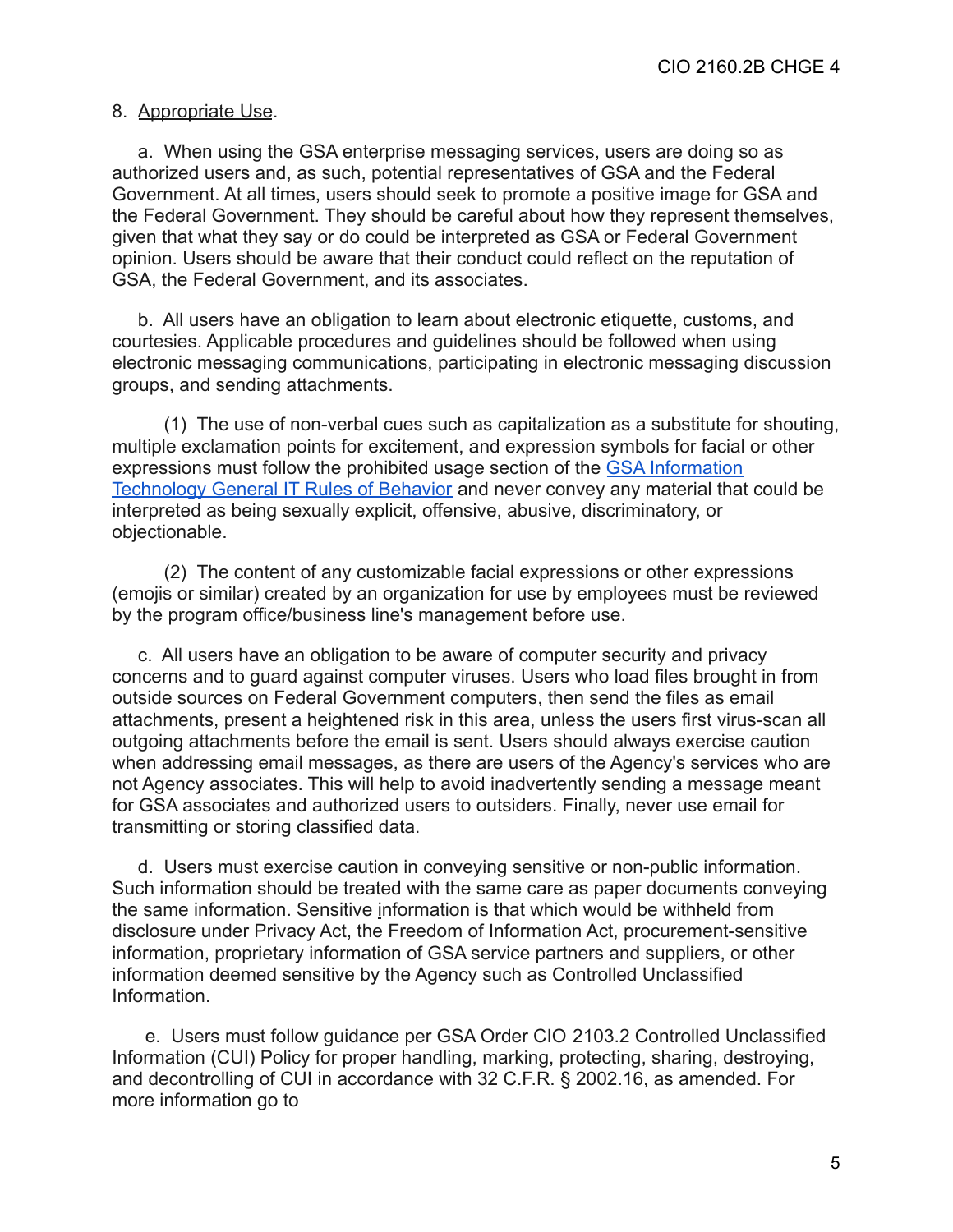[https://insite.gsa.gov/employee-resources/information-technology/security-and-privacy/c](https://insite.gsa.gov/employee-resources/information-technology/security-and-privacy/controlled-unclassified-information) [ontrolled-unclassified-information](https://insite.gsa.gov/employee-resources/information-technology/security-and-privacy/controlled-unclassified-information)

f. When non-agency email addresses are used for agency business, the email must be copied/forwarded to an agency account within 20 business days per the **[Federal](https://www.congress.gov/113/plaws/publ187/PLAW-113publ187.pdf)** [Records Act \(44 U.S.C. 2911 as amended by Pub. L. 113-187](https://www.congress.gov/113/plaws/publ187/PLAW-113publ187.pdf)).

# 9. Inappropriate Use.

a. Conveying of Classified Data or Information. Users shall never convey classified data or information in any messages sent over the GSA electronic messaging services.

b. Prohibited Activities. The activities include, but are not limited to:

(1) Use of offensive, abusive, discriminatory, or objectionable language or graphics in either public or private messages;

(2) Use of lewd or sexually explicit language or graphics that are inappropriate or offensive to co-workers or the public, such as the use of sexually explicit materials, or materials or remarks that ridicule others on the basis of race, creed, religion, color, sex, handicap, national origin, or sexual orientation;

(3) Using the GSA enterprise messaging services to misrepresent oneself, GSA, or the Federal Government;

(4) Using the GSA enterprise messaging services to "snoop" on or invade another person's privacy merely to satisfy idle curiosity and with no legitimate Federal Governmental purpose;

(5) Any use that reflects adversely on GSA or the Federal Government;

(6) Transmitting any material pertaining to GSA, the Federal Government, or any agency employee or official that is libelous or defamatory; and

(7) Automatically forwarding email messages from GSA email addresses to any non-Federal email account(s) or addresses.

c. Malicious Use and Denial of Service. Unlawful or malicious activities that would result in a denial of service to other users and abuse of resources are prohibited. Malicious use is designed to embarrass, harm, or otherwise cause others to suffer. Denial of service is one type of malicious use. Denial of service is any activity that interferes with official GSA or Federal Government business by overloading resources, or blocking access to any resources.

d. Abuse of Resources. Activities that result in no benefit to GSA or the Government, and cause the Agency additional expenses through increased load on networks, systems, and staff is prohibited. Examples include transmitting sexually explicit or offensive material, non-business related large attachments, chain letters, unauthorized mass mailings, or intentionally sending a virus/worms. Abuse of resources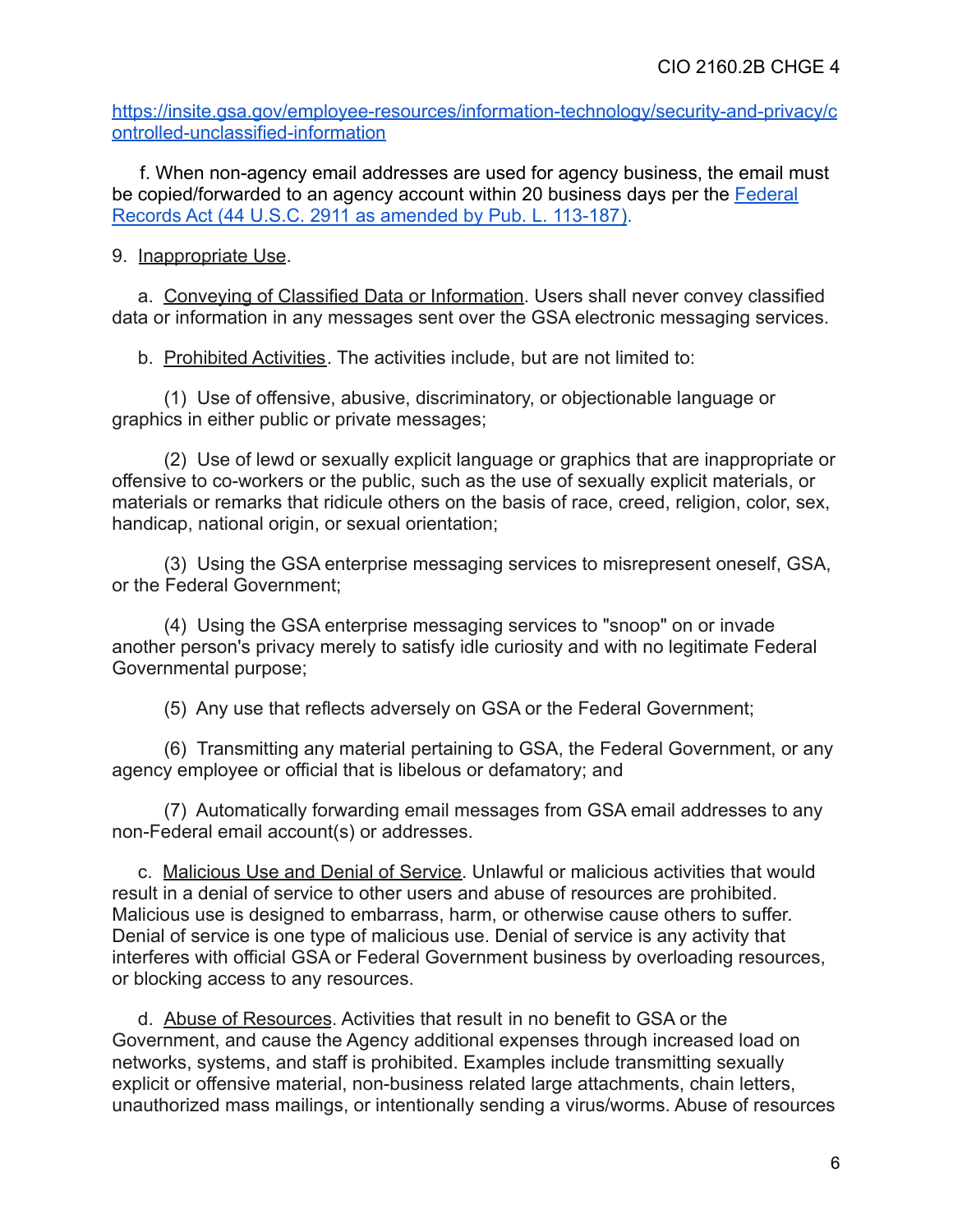refers to any use of Federal Government time or resources that is of no benefit to the Federal Government. Examples include but are not limited to:

(1) Joining electronic discussion groups (listservs, newsgroups, etc.) that are not Federal Government business-related and result in mailings to an authorized user at work;

(2) Use of the GSA enterprise messaging services for an authorized user's own private gain, for the endorsement of any product, service, or enterprise, or for the private gain of friends, relatives or persons with whom the authorized user is affiliated in a nongovernmental capacity, including nonprofit organizations of which the authorized user is an officer or member, and persons with whom the authorized user has, or seeks, employment or business relations; and

(3) Use of the GSA enterprise messaging services to solicit Agency authorized users for any purpose not related to official Federal Government business.

e. Inappropriate Signature Block Content. The signature block is the part of an email message that contains the sender's contact information. This information usually consists of at least the sender's name and phone number. A signature block might also include additional information, such as job title, department/organization, mailing/office address, email address, fax or cell phone numbers, business website address, business slogan, etc. A signature block is typically located at the end of an email message. Signature blocks are intended to be used as a method of providing sender contact information to message recipients. Only GSA and GSA business-related slogans may be used as part of a message signature block. In addition, use of graphics in the signature block should be limited and is restricted to GSA and GSA business-related logos, such as the GSA logo/seal.

#### 10. Record keeping of Email Messages.

a. E-mail recordkeeping is governed by National Archives and Records Administration (NARA) directives. Authorized users are responsible for maintaining their files within assigned storage limitations and NARA records management requirements. Authorized users are advised to apply the same decision-making process to email for records maintenance and disposition that they apply to other correspondence and documentary materials

b. The GSA electronic mail system is not an authorized records storage system for GSA records management purposes. Any records created or received in the GSA electronic mail system must be moved to a records management system in accordance with 36 CFR 1236.20(b). For instance, email that contains or is deemed a record should be moved to a recordkeeping system or a well-named, well-organized electronic storage location. If a message is determined to be a record as described in the Agency's Records Disposition Schedule, users are responsible for ensuring those messages are not deleted before the expiration of the NARA-approved retention period.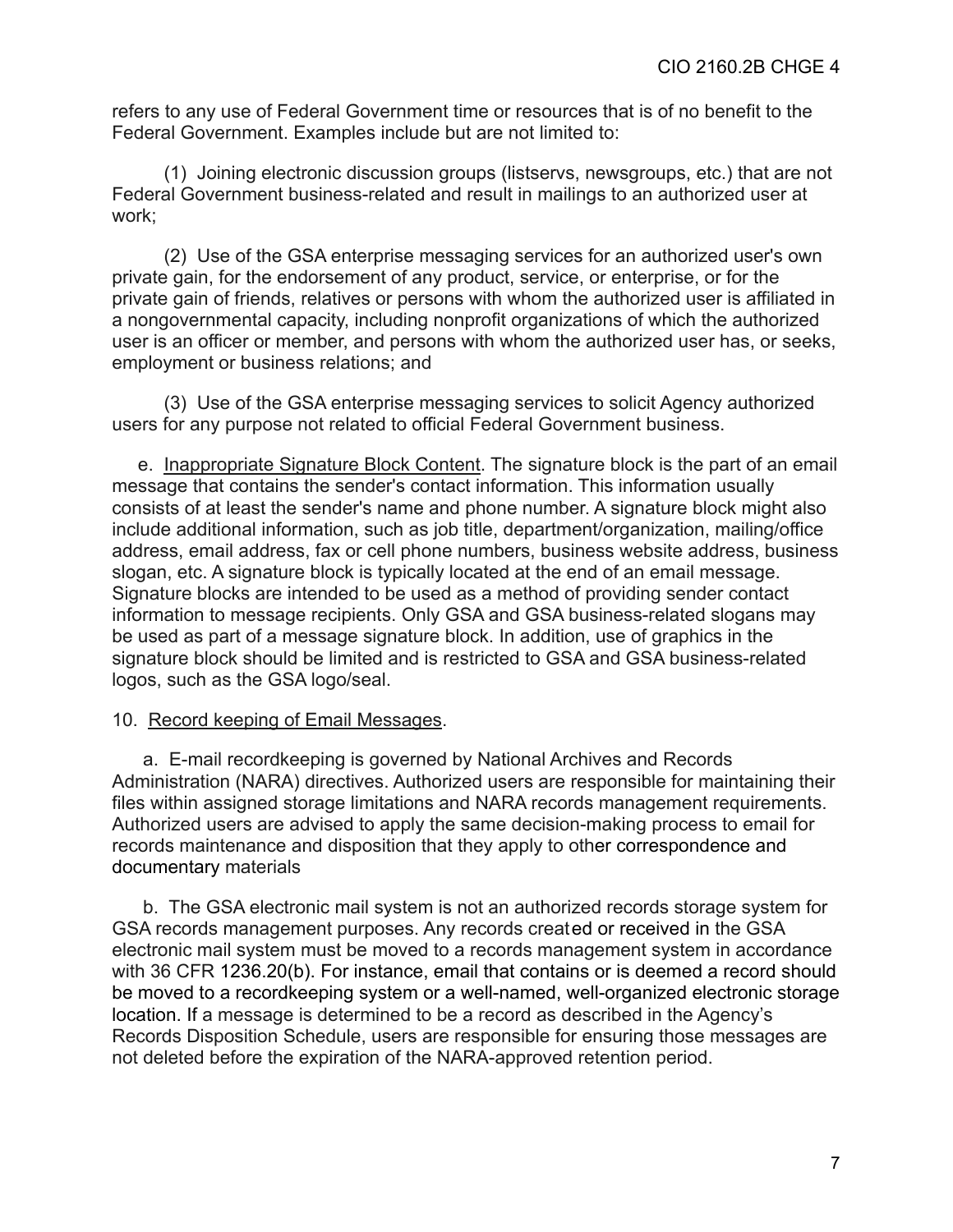c. Non-record material (transitory documents, copies, and drafts) may be retained in an email system indefinitely in accordance with 36 CFR 1236.22. Transitory refers to documents of short-term interest of 180 days or less having no documentary or evidential value. Examples of transitory material are:

(1) Routine requests for information or publications and copies of replies that require no administrative action, no directive decision, and no special compilation or research for reply. Freedom of Information requests are not considered transitory material;

(2) Quasi-official notices, including memoranda and other records, that do not serve as the basis for official actions, such as notices of holidays or charity and welfare fund appeals, bond campaigns and similar correspondence;

(3) Copies of documents issued to multiple recipients. Usually, copies of documents received by recipients of email are copies, not records, and can be destroyed when no longer needed for reference. However, if any copy is used by the recipient to transact Agency business, that copy becomes a new record that needs to be preserved in the recordkeeping system, or project or subject file to which it applies.

(4) Drafts circulated for comment. In general, draft copies are not records. However, draft documents or working papers that change or annotate the draft to propose, comment on, or evaluate high-level policies or decisions or that provide unique information that contribute to the understanding of major decisions, must be preserved as Federal records; and

(5) Extraneous copies of records used or issued to conduct or transact official business. Normally, only the originator copy is the record copy. Every project should use a single electronic storage location or recordkeeping system, when practical, for project records so that recordkeeping is clear.

11. Waivers. Requests for waivers to this order must be submitted to the GSA Chief Information Officer for review and approval.

12. Explanation of Changes. Updated broken links, and clarified language in sections 7.c. and 8.c. for CUI. Revised language and removed outdated references in section 10 pertaining to recordkeeping of email messages. Updated references in Appendix A.

13. Signature.

/S/\_\_\_\_\_\_\_\_\_\_\_\_\_\_\_\_\_\_\_\_\_\_\_\_\_\_ DAVID SHIVE Chief Information Officer Office of GSA IT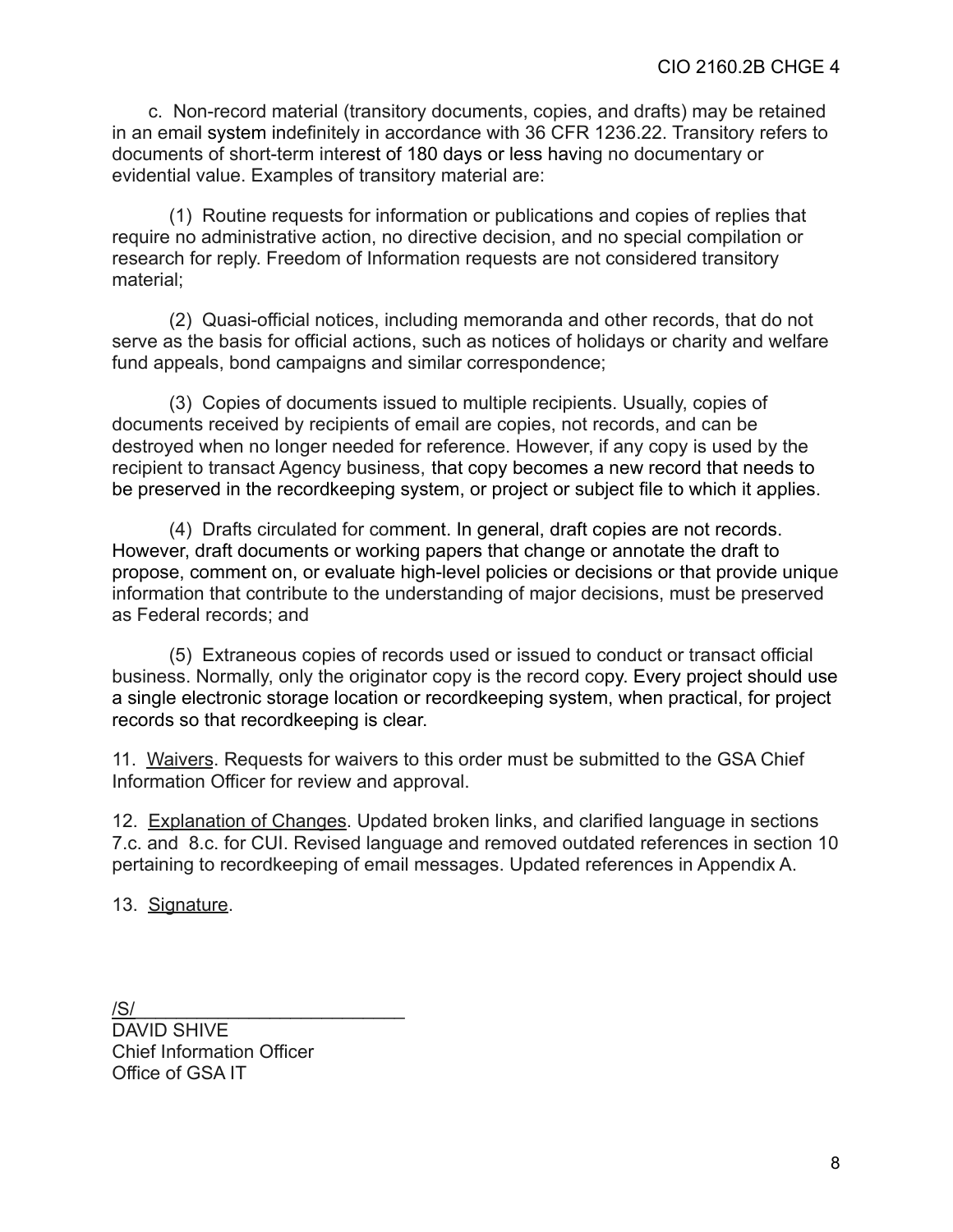# **APPENDIX A: REFERENCES**

#### 1. Federal Laws & Regulations.

5 U.S.C. § 552, the Freedom of Information Act

5 U.S.C. § 552A, the Privacy Act

44 U.S.C.§ 2901 *et sec.*, the Federal Records Act

44 U.S.C § 3301, the Federal Records Disposal Act

17 U.S.C. § 101 *et sec.,* the Copyright Act of 1976

Public Law 99-474, The Computer Fraud and Abuse Act of 1986

18 U.S.C. § 798, AND 50 U.S.C. § 783(b) regarding protection of Classified Information

18 U.S.C. § 1905, Which prohibits disclosure of proprietary information and certain other confidential information

41 U.S.C. § 423(a), which prohibits unauthorized disclosure of certain procurement-sensitive information, including proprietary or source selection information

5 C.F.R. Part 2635, Standards of Ethical Conduct for Employees of the Executive Branch, particularly subpart G which deals with misuse of position

32 C.F.R. § 2002.16, as amended, prior to disseminating Controlled Unclassified Information (CUI), authorized holders must properly label CUI.

36 C.F.R. Parts 1220, 1222, 1228 and 1234, 1236, National Archives and Records Administration regulations on management of email messages

36 CFR 1236.20(b), Any official records created in the GSA electronic mail system must be moved to a records management system

36 CFR 1236.22, Non-record material (transitory documents, copies, and drafts) may be retained in an email file indefinitely

FIPS PUB -140-2 Security Requirements for Cryptographic Modules

FIPS PUB -197 Advanced Encryption Standard (AES)

2. Agency Directives.

GSA Information Technology (IT) Security Policy, GSA Order CIO 2100.1M CIO